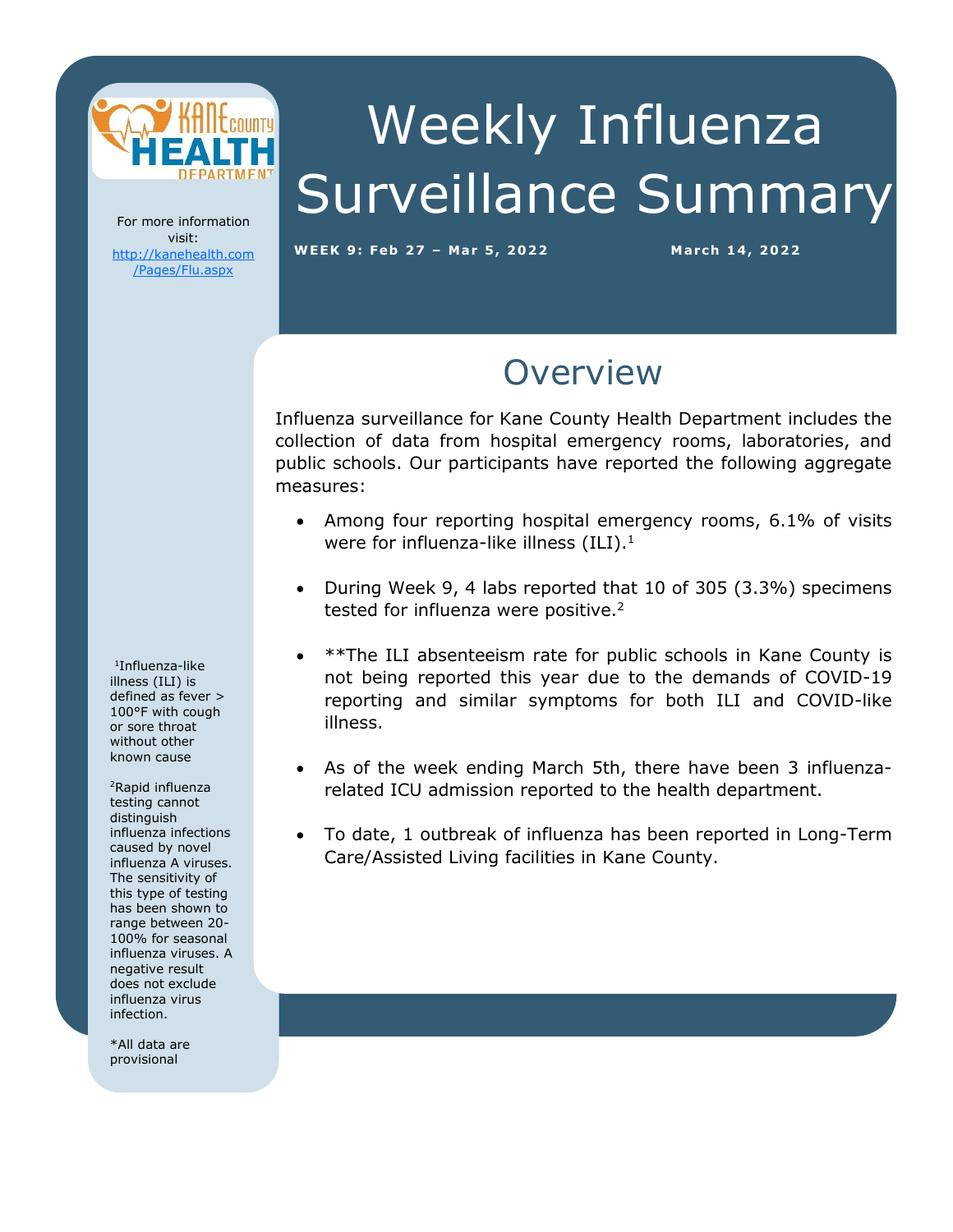## Emergency Room Visits

During Week 9, 6.1% of reported hospital emergency room visits were for influenza-like illness  $(III).<sup>1</sup>$ 

Each week, data for the 2021-22 season will be presented with data from the previous flu seasons to show the trend of ER visits for ILI over time.

Visits for influenza-like illness to reporting emergency rooms during Week 8 had the following age distribution:

- 0-4 years: 34.0% of all ILI visits
- 5-24 years: 27.6% of all ILI visits
- 25-64 years: 24.9% of all ILI visits
- 65+ years: 13.5% of all ILI visits

Throughout the season, KCHD will provide updated information on the total number of people visiting the emergency room for ILI, and what age groups make up those visits.

1 Influenza-like illness (ILI) is defined as fever > 100°F with cough or sore throat without other known cause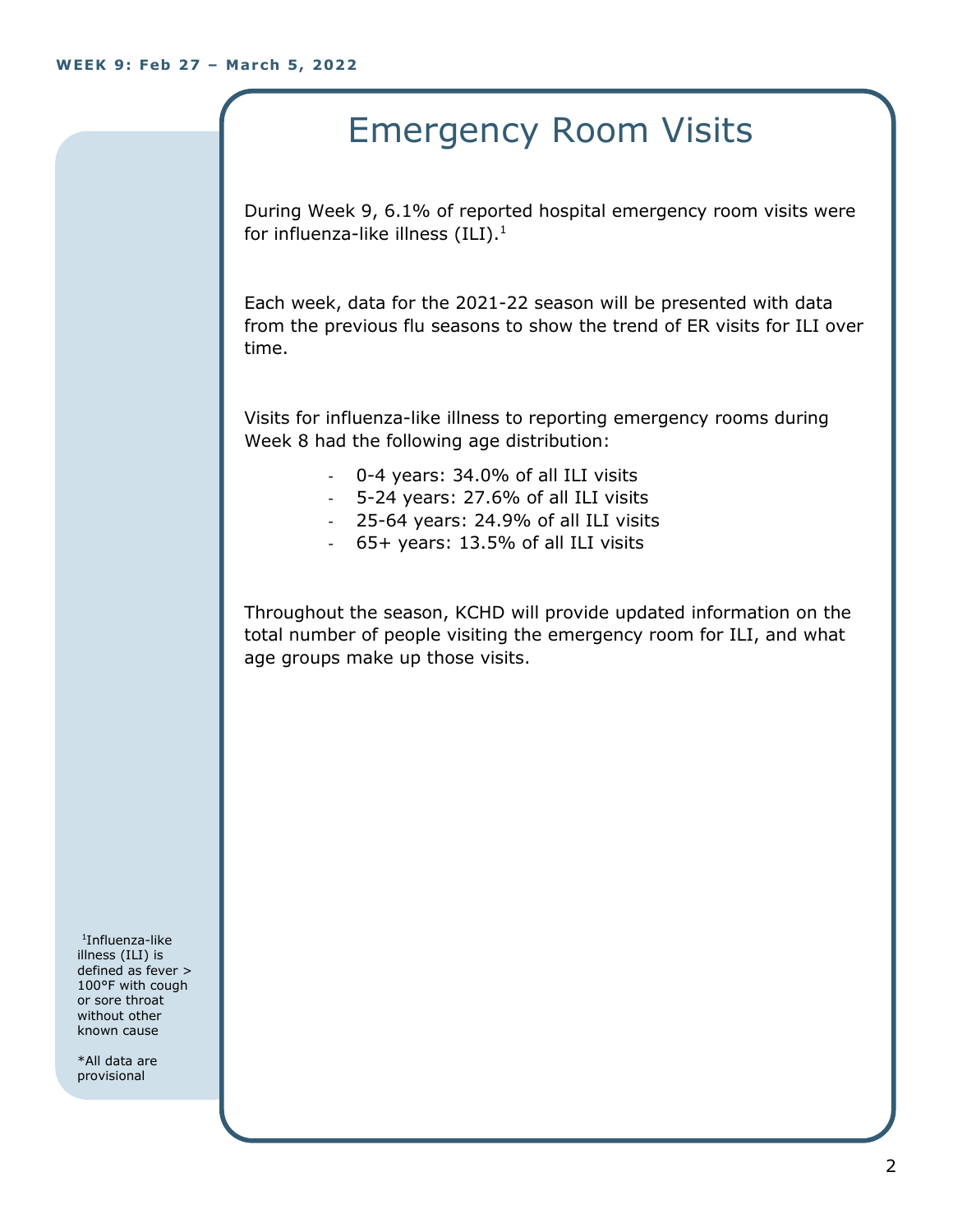

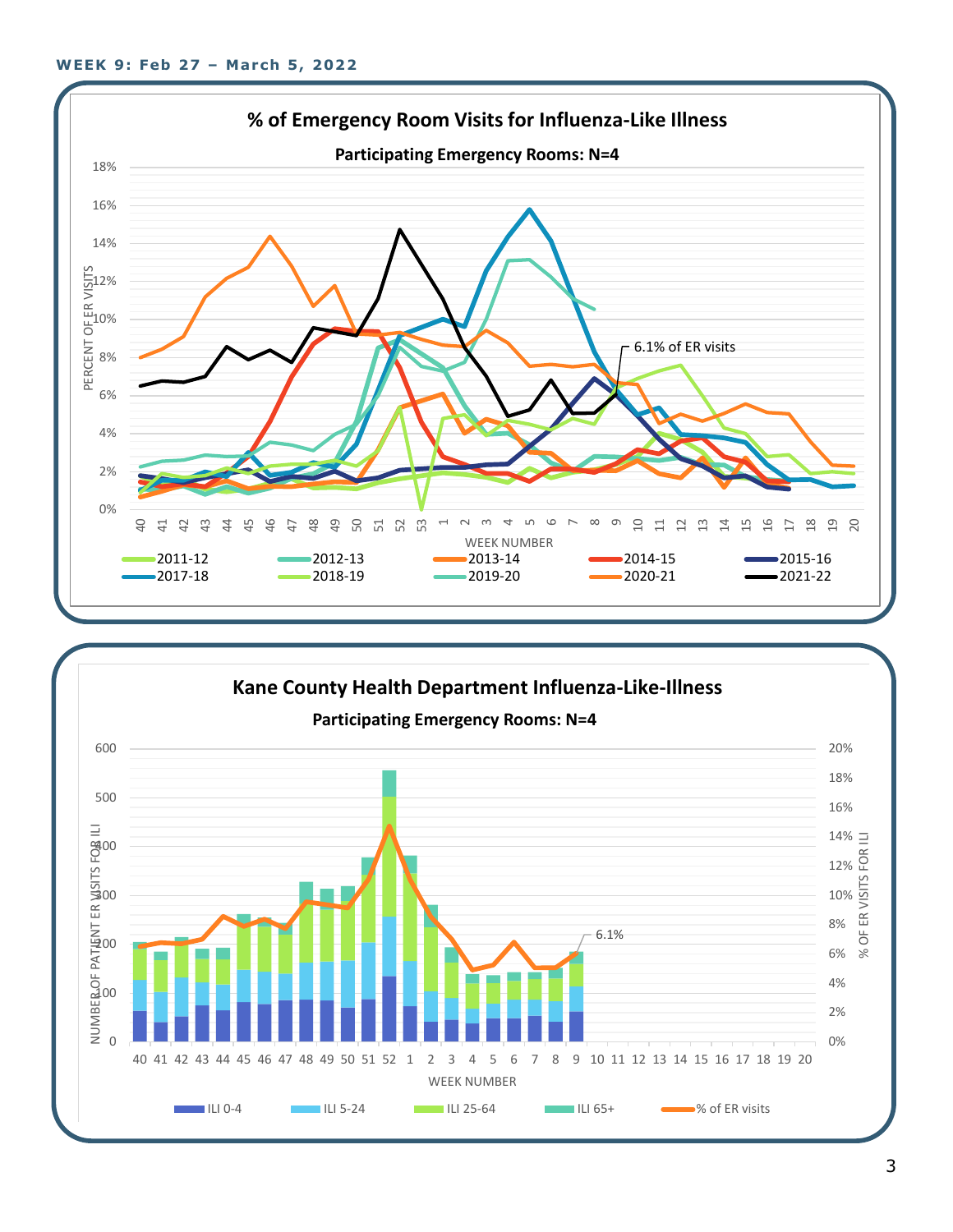# Laboratory Tests

| <b>Kane County Labs (4)</b>       | Week: 9       |                | <b>Season Total</b> |                |  |
|-----------------------------------|---------------|----------------|---------------------|----------------|--|
|                                   | <b>Number</b> | <b>Percent</b> | <b>Number</b>       | <b>Percent</b> |  |
| <b>Specimens Tested</b>           | 305           |                | 10,304              |                |  |
| <b>Specimens Positive</b>         | 10            | 0.9%           | 184                 | 1.8%           |  |
| <b>Positive Specimens by Type</b> |               |                |                     |                |  |
| Influenza A                       | q             | 90.0%          | 175                 | 95.1%          |  |
| Influenza B                       |               | 10.0%          | 9                   | 4.9%           |  |
| Influenza AB                      | 0             | 0.0%           | O                   | 0.0%           |  |
| Unknown                           | 0             | $0.0\%$        |                     | 0.0%           |  |



Rapid influenza testing cannot distinguish influenza infections caused by novel influenza A viruses. The sensitivity of this type of testing has been shown to range between 20- 100% for seasonal influenza viruses. A negative result does not exclude influenza virus infection.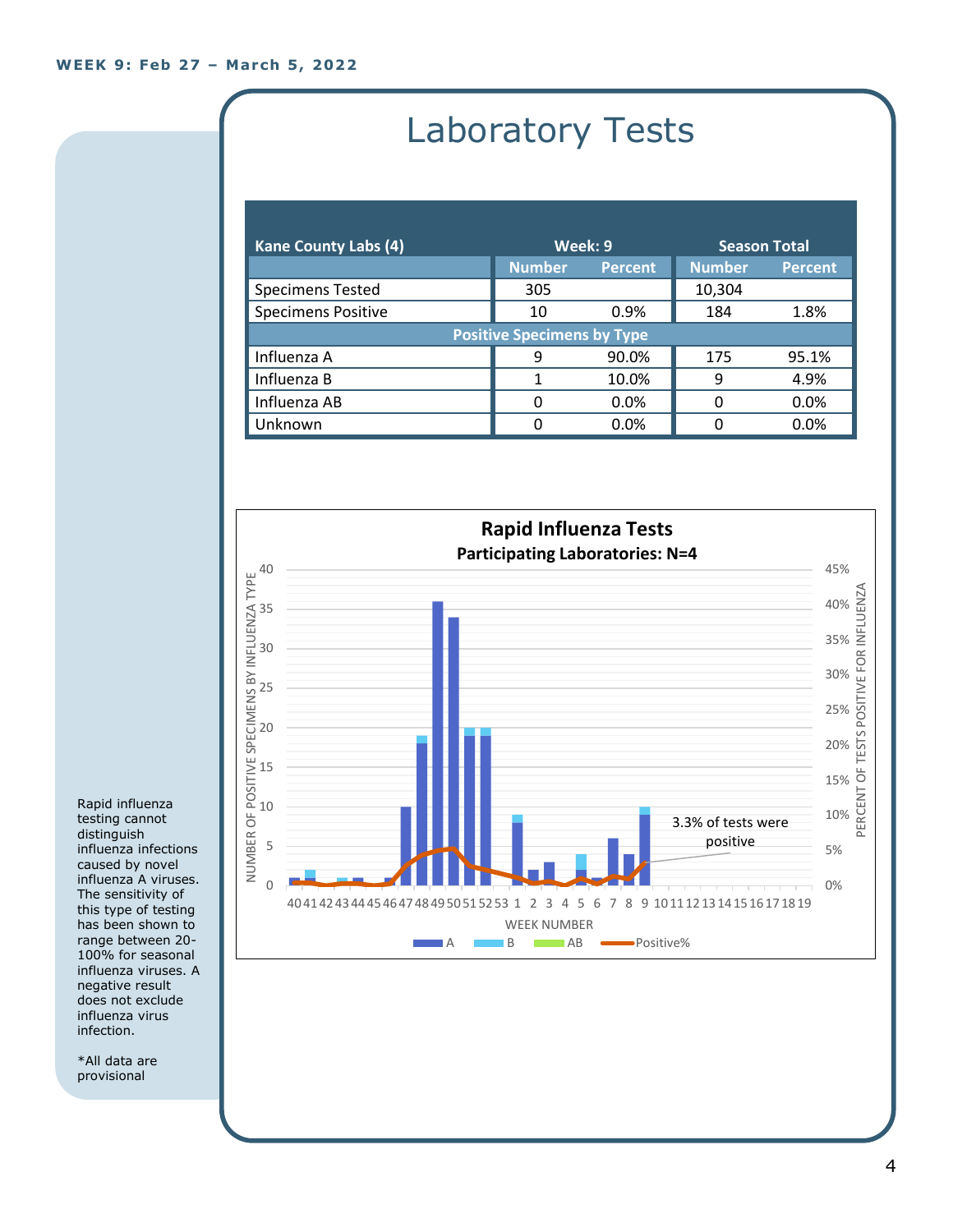### Student Absenteeism

The ILI absenteeism rate for public schools in Kane County is not being reported this year due to the demands of COVID-19 reporting and similar symptoms for both ILI and COVID-like illness.

Influenza-like illness (ILI) is defined as fever > 100°F with cough or sore throat without other known cause.